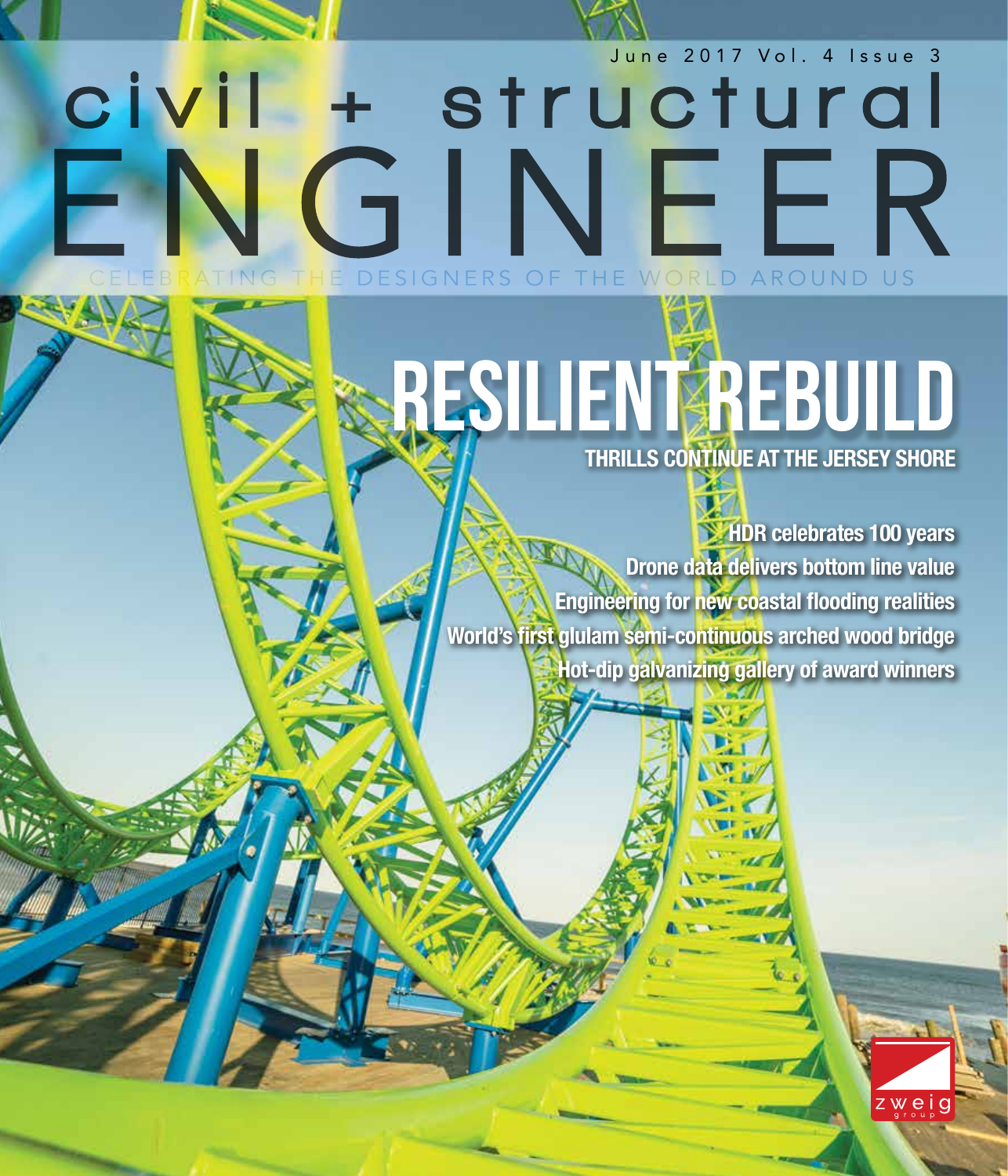

**SuperStorm Sandy destroyed the Casino Pier in Seaside Heights, N.J., and left the Jet Star roller coaster stranded offshore. Before construction of the new pier could begin, the Jet Star had to be dismantled.** *Photo: Chris Spiegel Blurrevision.com* 

### RESILIENT REBI

Better than ever, thrills continue at the Jersey Shore!

**By Richard C. Maloney, P.E., and Maraliese Beveridge**

TO THOSE UNAFFECTED by SuperStorm Sandy's devastation, her wrath is just a blurred memory. But to local New Jersey residents and businesses still rebuilding, destruction from the storm, which chomped its way through their shoreline like Godzilla on a foody rampage, lingers five years later.

The photo of the iconic Seaside Heights steel roller coaster left derelict offshore in the Atlantic Ocean became a worldwide symbol of the storm. But the coaster's cold steel skeleton left a real chill in the hearts of the locals as it was slowly dismantled, leaving a giant hole in the famous Seaside Casino Pier.

Enter 2017, and the future of this Jersey Shore hot spot is planned to make its official comeback debut by Memorial Day. After wrapping up the final design, permitting, and approvals to rebuild last year, owners of the Casino Pier have been busy planning restoration and expansion of the damaged pier and roller coaster — its features to be bigger and better than ever before!

#### **Casino Pier history**

Originally constructed in 1932, the pier has progressed through ownership, fires, rebuilding, additions, and modifications that were continually focused on configuring the boardwalk to connect into one continuous venue with a wide variety of amusements and vendors.

The pier's first major roller coaster, The Wild Mouse, stood on the pier until 1969 when it was replaced by the iconic Jet Star roller coaster that was built on a perpendicular segment of pier that jutted out 650 feet from the boardwalk into the Atlantic Ocean. Designers took full advantage of this spectacular view, designing the coaster to take riders' breath away as it swerved at the pier's end.

In 2012, SuperStorm Sandy put an end to all that, smashing up the pier and spitting the roller coaster out into the ocean. But even Sandy's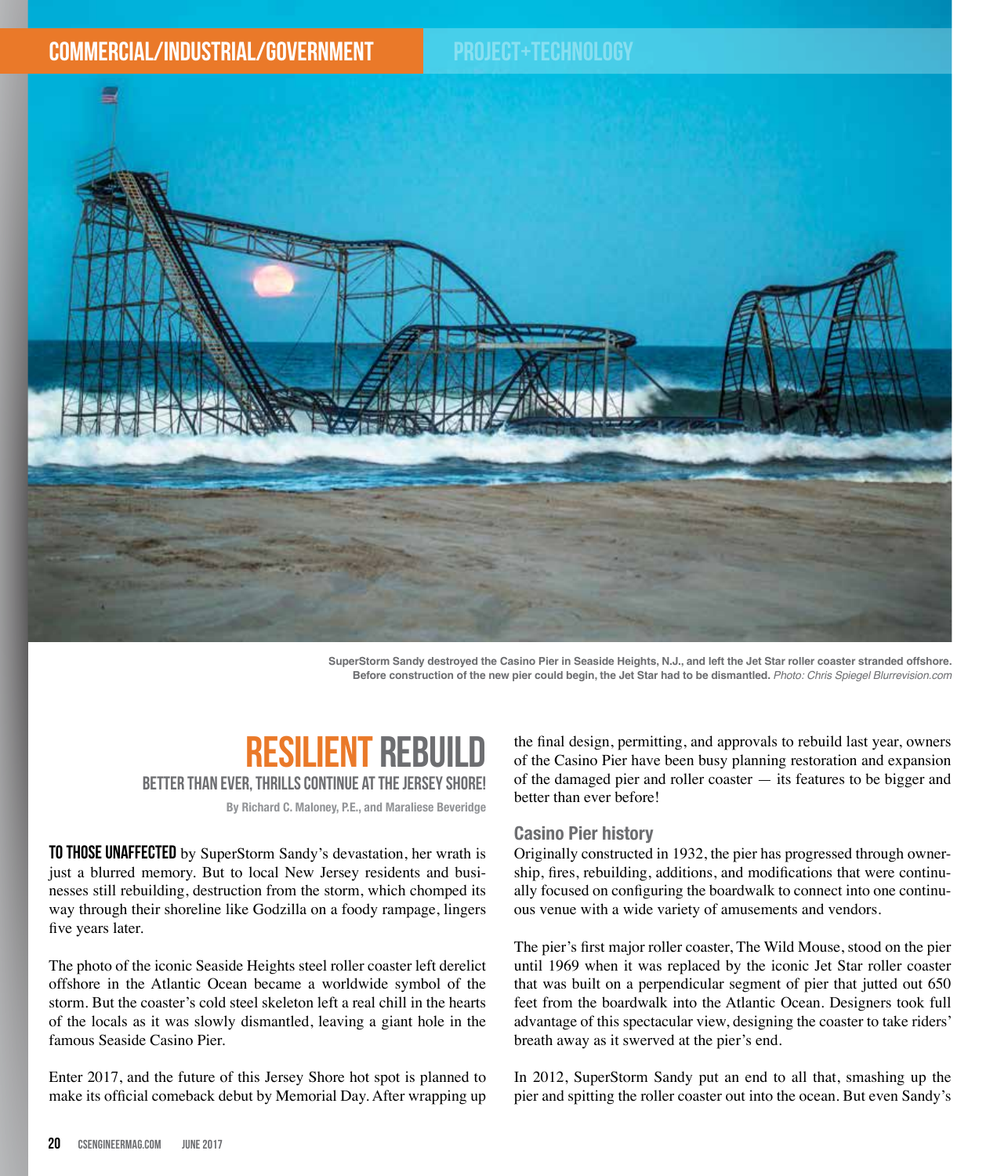

**Lift tower foundation reactions exceeded 50 tons of uplift and downward forces resulting from the 72-foot-tall tower's ocean wind exposure and narrow base. The tower required a foundation unique from the rest of the coaster.** *Photo: Chris Spiegel Blurrevision.com* 

devastation was not enough to quell the desire in the hearts of New Jerseyans, who are known for their passion for the seaside and tenacity for rebuilding.

#### **Jet Star versus Hydrus**

The main difference between the original Jet Star roller coaster and the new Hydrus coaster is thrill, design, and more thrill. Back in the day, the features of a steel-style Jet Star were unique but did not have the wow factors of the newer model designs. Whipping around turns, coasting up and down hills, and launching people out toward the water with such a magnificent ocean view was thrill enough. The Jet Star could never have supported the g-forces, height, or twisting, turning loops found in today's super-thrill mega and giga coasters that maximize the thrill threshold of contemporary audiences. As a result, roller coaster manufacturers have been designing a new genre of extreme roller coasters that continually push the limits of "scary," like the Kingda Ka roller coaster at Six Flags Great Adventure in Jackson, N.J. (Zumanjaro: Drop of Doom – How Scary is Built, Civil & Structural Engineer, Sept. 2014, http://csengineermag.com/article/zumanjarodrop-of-doom-how-scary-is-built).

The new Hydrus roller coaster is a Euro-fighter signature model designed by Gerstlauer Amusement Rides (Germany). With an overall length of 1,050 feet, it has a vertical chain lift tower rising up to 72 feet that shortly becomes an inverted drop (vertical angle of 97 degrees) while leading to three inversions at a speed of 45 mph. The inversions include a loop, Immelman turn (half loop, then half roll) and cutback, and a heartline roll, which puts it in the extreme category.

Hydrus has a little bit of every trending thrill and, unlike others, the advantage of an ocean view. Because it was proposed to sit atop a traditional boardwalk pier, the foundation had to be designed to include steel framing that connects many of the column bases together to counteract each other, and also includes several steel-framed, car-sized pallets filled with heavy stone that work as dead load counterweights (ballast) to the coaster's large uplift and lateral foundation forces. All parties worked closely with the ride designer to ensure the ride column base and the corresponding pier foundation were bolstered enough to handle the combined loads of the pier, ride, g-force, and Mother Nature.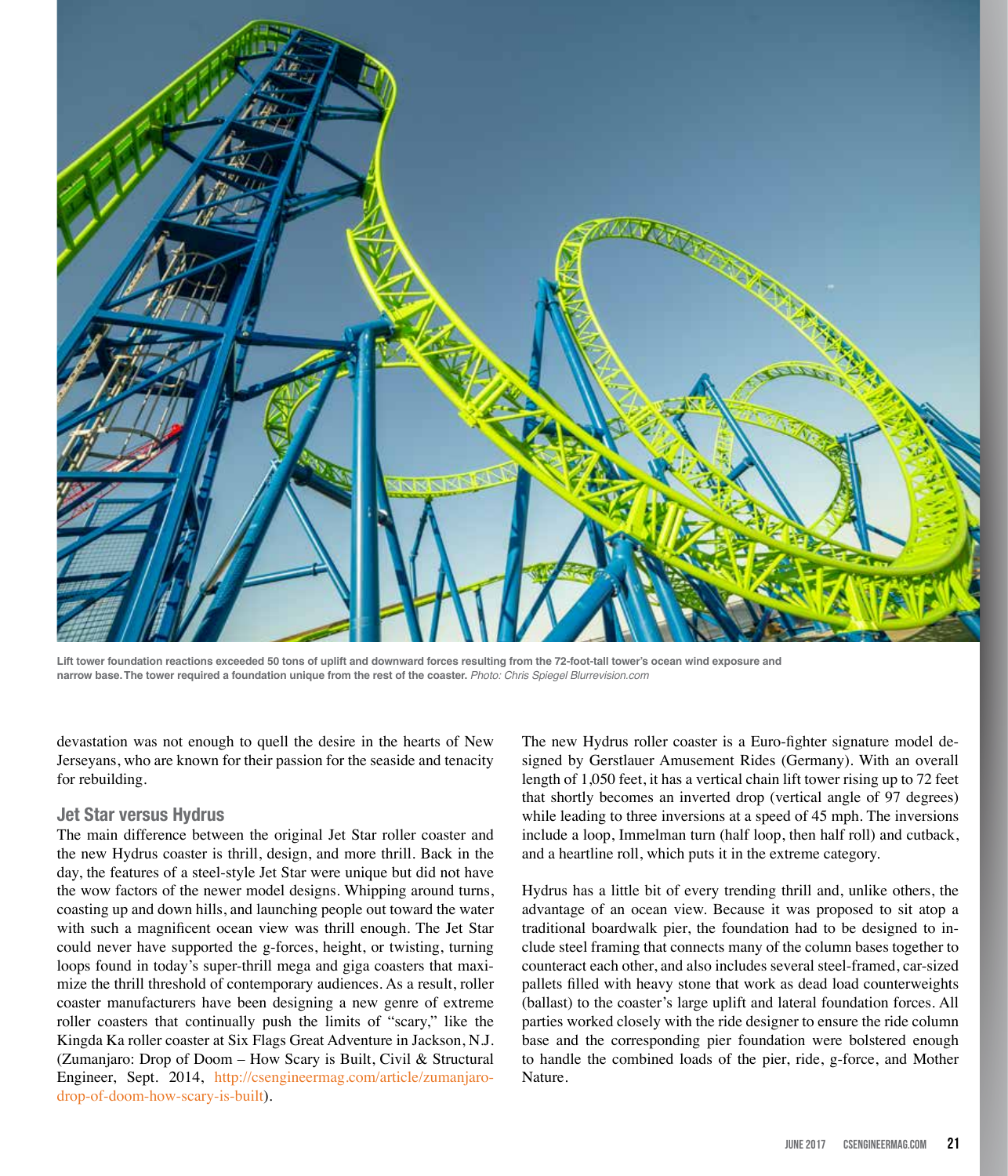

The lift tower's foundation required 24-inch-diameter steel pipe piles beneath the tower pile cap. Photo: Jim Elliott

#### **Original versus new pier**

The biggest difference in comparing the old and new piers is progress and know-how. The original pier was an all-timber structure that stretched from the eastern edge of the Seaside Heights boardwalk into the Atlantic Ocean. The dense design of the pier structure solidly stood the test of time — until SuperStorm Sandy with its historic storm surge, deadly crashing waves, and destructive winds that bashed the coastline to bits.

Due to the extent of damage, she set new precedents for shore protection, building codes, FEMA flood zone delineation, insurance policies, emergency response, and flood awareness. Since then, all coastal construction has become more scrutinized and code compliance has been stepped up. Flood zones have been adjusted to improve resilience for the "next big one" as some weather models question whether or not Sandy was indeed a fluke or the new potential norm.

Taking all of this into account, Maser Consulting's structural team; Jim Elliott, construction manager for Casino Beach Pier LLC as well as the Jenkinson's Organizations; and the Hydrus ride manufacturer (Gerstlauer) analyzed the coaster design, its loads, and foundation requirements — from the wind-catching lift tower to its many stone-filled pallets. While design stayed with the timber pile and frame design of a traditional boardwalk pier, specific modifications and additions were made to address the non-traditional loads (g-forces created by the tower, looping, and spiraling of the ride track).

Elliott, a general building contractor for more than 30 years, has worked for the Casino Pier, on and off, for more than three decades on many projects. Sandy so devastated their properties that he was asked to work exclusively for them, directing, supervising, and expediting the reconstruction effort. He has been responsible for installation of almost every extreme ride that sits on the pier, including a new 131 foot Ferris wheel that is currently being constructed adjacent to the Hydrus roller coaster.

Before construction of the new pier could begin, the Jet Star had to be dismantled in the ocean, accessed from the water by tug and barge. Nearly 300 feet of pier that previously extended into the ocean was removed. To help sustain the pier's longevity, the new section was built alongside the remaining pier, making it wider, but not reach as far or as romantically — into the ocean. While the original timber pier structure stood the test of time, it did finally reach its limit, succumbing to the attack of the monster Sandy.

Today's codes require design upgrades, not only to structural reinforcement of the pier members, but also to the integrity of the member connections. Additionally, due to the effect on the ride (particularly the lift tower) of the coaster's g-forces, the incredible load from the ballast pallets, and winds and waves, the pier design was beefed-up to resist the vertical downward force of the pallets, the large overturning forces from the narrow lift tower, and the horizontal forces resulting from each time the coaster turned.

Relocating the pier to higher ground made great strides in reducing the magnitude of wave forces the original pier withstood. Most of the standards that the new pier was built in accordance with didn't exist the last time the pier was built — certainly not to the same degree. The new pier fully complies with the design requirements of not only the adjusted FEMA Flood Elevations and the many updated FEMA Technical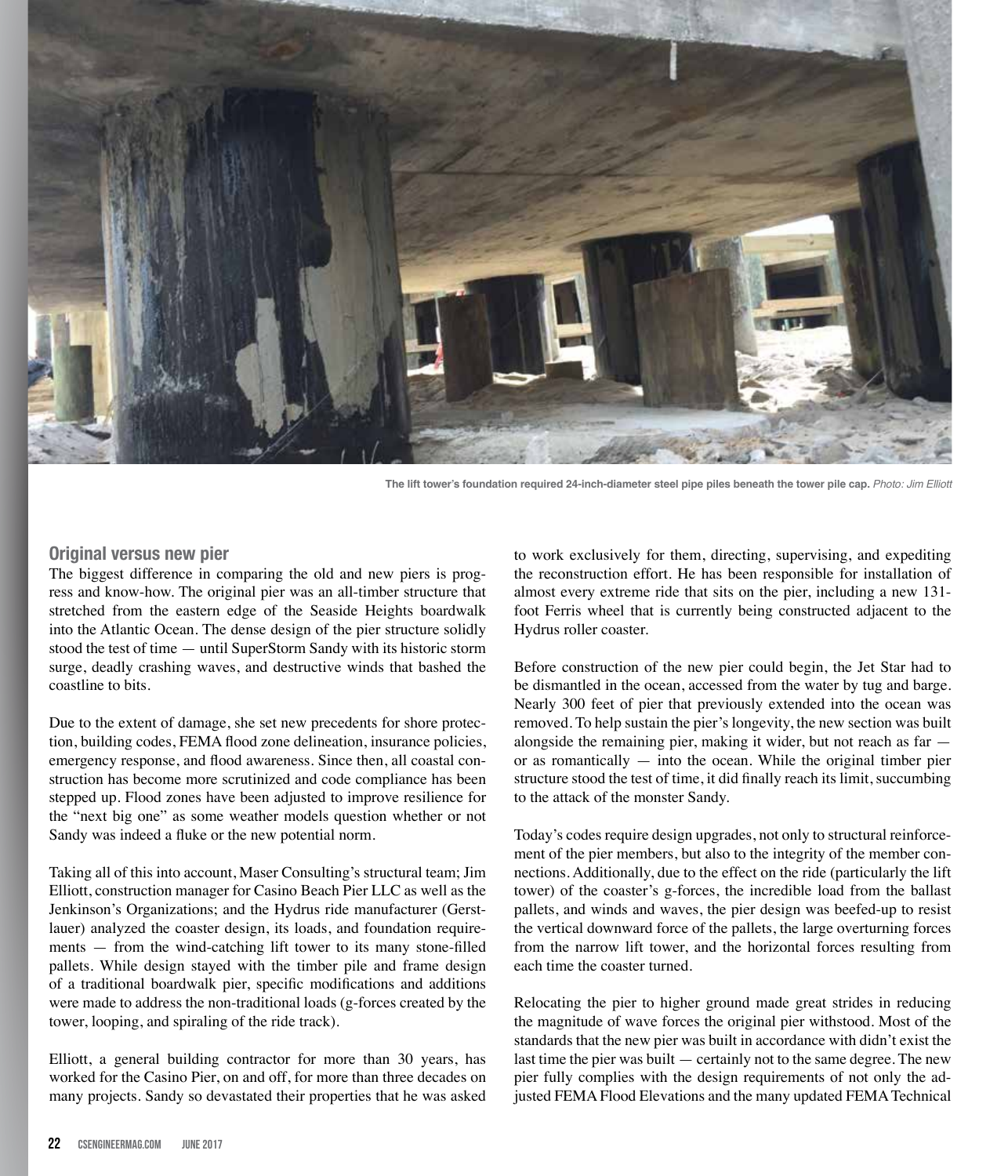

**Steel sentinel pilings along the seaward side of the pier (prior to the removal of the timber piling sub-scaffolding) fend-off the extended hydrodynamic forces of moving water, wave action, and the large potential impact forces from storm debris "floatables."** *Photo: Chris Spiegel Blurrevision.com* 

Bulletins, but also to the American Society of Civil Engineers' (ASCE) design standards for coastal construction, ASCE-7 – Minimum Design Loads for Building and Other Structures, and ASCE 24 – Flood Resistant Design and Construction. The design also reflected decades of experience with waterfront designs and post-disaster inspections that Maser Consulting engineers have witnessed over the years — learning from disasters and improving designs to better withstand the next one.

One such improvement was the use of steel sentinel pilings for the first two rows on the seaward edge of the pier. Designed to support the pier while sustaining the unique weight and loads of the new roller coaster, they fend-off the extended hydrodynamic forces of moving water, wave action, and the large potential impact forces from storm debris "floatables" that have the force to break a timber piling into two. Installation of steel pilings at the water's edge also removed the need for lateral cross bracing typically seen on taller timber pilings, which would receive damage from perpendicular wave forces. The piling design also took into consideration the ebb and flow of beach sand that occurs along the shoreline, which can shift as much as 6 feet under normal weather conditions at this beach.

Of the new pier's more than 1,400 pilings, most of the more than 500 timber pilings dedicated solely to supporting the coaster are a traditional 12-inch, Class-B piling that support typical pier loads. However, 14-inch Class-A piles were provided directly under every roller coaster bearing location to provide direct vertical support to the new roller coaster loads. The coaster's steel foundation framing and associated ballast pallets rest on 300-mm square bearing pads throughout the coaster profile. With loads as great as 20 tons under different load cases, 14-inch timber pilings were required to be precisely located

directly under each bearing pad. Using timber girders to transfer the coaster loads to a typical piling grid would not prove adequate due to the high point loads of the coaster.

While these pilings addressed the overall downward loads of the general roller coaster and ballasted pallets addressed uplift loads from the coaster, the boardwalk's horizontal framing and decking was relied upon to distribute the coaster's lateral loads across a field of timber pilings. The coaster's pallet design removed the need for direct horizontal force connections, as the forces were transferred through friction from the pallet to the timber framing pier. From here, the timber's blocking, strapping, and detailing enabled a proper transfer of the horizontal sway into the many lateral braced timber pilings.

Although the timber framing was able to address most of the coaster's loads, the 72-foot lift tower contained foundation overturning forces that far exceeded the possibility of using timber framing. The tower foundation reactions exceeded 50 tons of uplift and downward forces resulting from the tower's ocean wind exposure and narrow base. The tower design did not contain the luxury of diagonal ride columns with an interconnected steel frame and loaded pallets at its base seen in most other areas of the ride, and along with a few other ride columns, required a true moment-resisting foundation system. This was accomplished by installation of a traditional combination of deep steel pilings supporting a reinforced concrete cap. Ten concrete caps fit right up into the boardwalk framing, flush with the surrounding decking, and are virtually invisible to the untrained eye. Nine of these piling caps were supported by a group of 12-inch steel or timber piles; however, the extremely large uplift forces of the lift tower required the use of 24-inch-diameter steel pipe piles underneath the tower pile cap.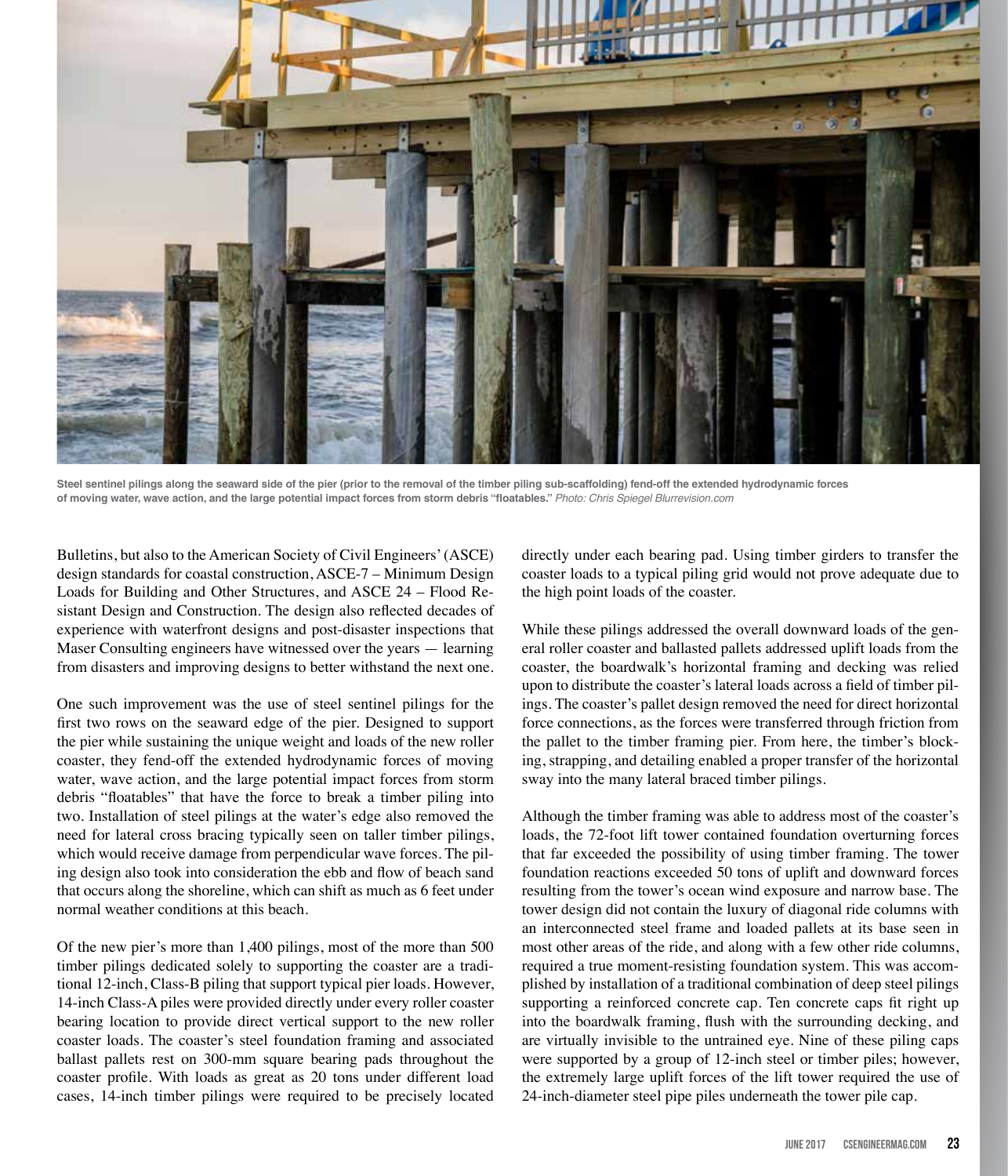

**Steel-framed, car-sized pallets filled with heavy stone provide dead load counterweights to the coaster's large uplift and lateral foundation forces.** *Photo: Chris Spiegel Blurrevision.com* 

The sand at these depths below the Jersey Shore beachfront can typically become extremely dense and refusal is typically found at 45 to 50 feet below the surface. With this experience in hand, the 24-inch pilings provided the additional surface area required for friction with the sand, without having to go any deeper than necessary. Experience and construction expertise worked together to make this newly constructed pier safely support a new coaster like no other along the entire Jersey Shore.

#### **Conclusion**

More than just a portrayal about an amusement ride, this story is about the survival of a township. For the most part, Seaside Heights is a tourist town with about 3,000 residents and closer to 30,000 during the summer months when it fills with vacationers. Many of the residents are also business owners, depending on the revenue from those who patronize the Casino Pier. After Sandy left her mark, many businesses were left floundering, which is why the success of this project and boardwalk was so essential.

Ultimately, the differences between the old pier and new are irrelevant because what's more important are the similarities: To sustain a family

friendly environment by the ocean, where people can come to enjoy themselves for an entire day while supporting commerce within the township. New Jerseyans are resilient by nature, particularly when it comes to their beloved coastline. The heart of the boardwalk is finally back — proof that the thrills will continue at the Jersey Shore!

**RICHARD C. MALONEY, P.E.**, is a principal associate and department manager of the Structural Group at Maser Consulting P.A. He has more than 25 years of experience leading a team of structural engineers that has provided the local structural engineering services for amusement rides in various locations for Six Flags Great Adventure and other major theme park clients. He has provided services for five out of the top six roller coasters in Time magazine's "2013 Top Ten Roller Coasters in the U.S." list. Born and raised at the Jersey Shore, he lives there today.

**MARALIESE BEVERIDGE** is public relations specialist for Maser Consulting P.A., with more than 25 years of diversified media relations experience. She and her family have vacationed at the Jersey Shore every year of her life and have been living at the Jersey Shore area for more than 30 years.